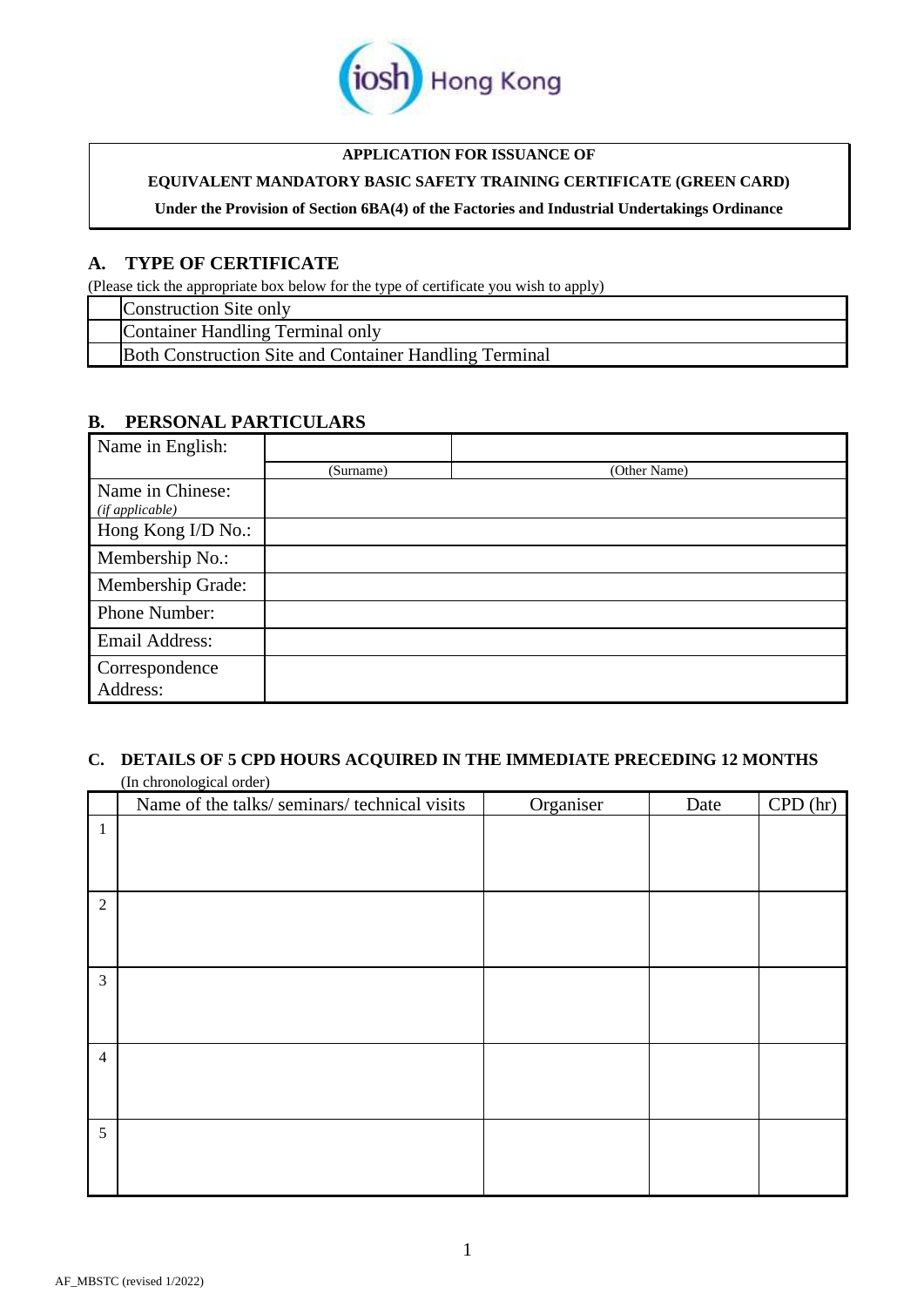

## **D. DECLARATION**

*I declare that I have had more than two-year working experience in safety profession in Hong Kong at the time of submitting this application. I understand that if I wilfully provide any false information or withhold any material information in this application form, or fail to notify the IOSH Hong Kong any subsequent change of information provided, it will render me liable to disqualification from the mandatory basic safety training (MBST) certificate.*

Signature: Date: Date:

# **E. PERSONAL DATA (PRIVACY) ORDINANCE**

*I understand and accept that the information and personal data given in this application form and any attachments will be used solely for the purpose of issuing the MBST Certificate. It will be entered into the Register of successful applicants and provided to the Labour Department and other organisations or agencies authorised handle/process the information and personal data for the purpose of this application. The above authorisation may be withdrawn by giving one month's advance notice in writing to IOSH Hong Kong.*

Signature: Date: Date:

### **F. CHECK LIST FOR ENCLOSURE OF REQUIRED DOCUMENTS**

**(**Tick the boxes below as appropriate)

| Copies of the CPD certificates                                                 |  |
|--------------------------------------------------------------------------------|--|
| One colour photo taken within 6 months                                         |  |
| One cheque of HK\$100 for the re-issuance of MBST [if applicable]              |  |
| A confirmation letter from the Labour Department for lost card [if applicable] |  |